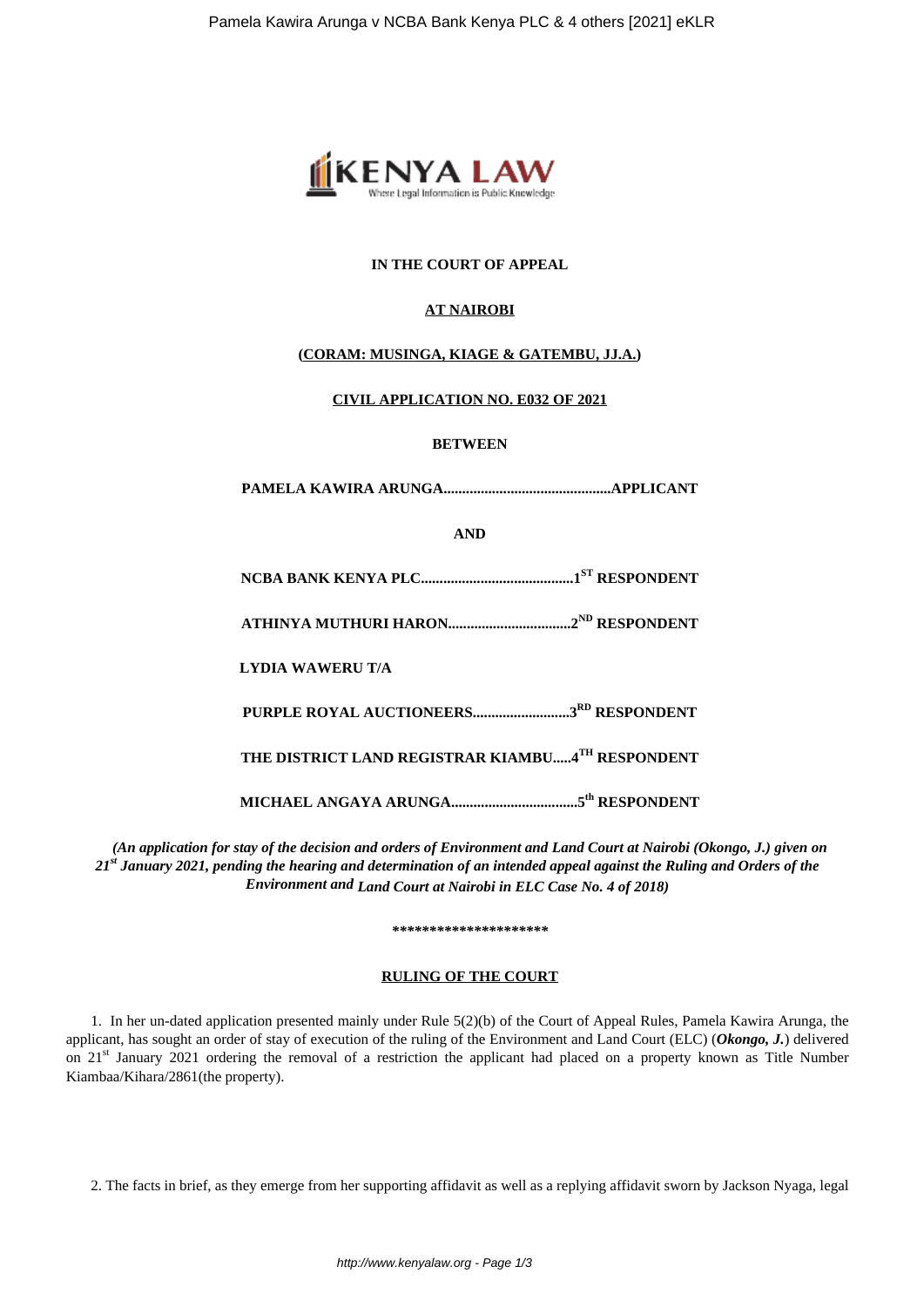#### Pamela Kawira Arunga v NCBA Bank Kenya PLC & 4 others [2021] eKLR

counsel for the 1<sup>st</sup> respondent, NCBA Bank Kenya PLC (the Bank), are that the applicant and Michael Angaya Arunga, the  $5<sup>th</sup>$ respondent, charged the property to the Bank to secure banking facilities. It would appear there was default in repayment of those facilities whereupon the Bank commenced the process of exercising its statutory power of sale. Attempts by the applicant and the 5<sup>th</sup> respondent to obtain restraining orders to prevent sale of the property in their suit against the Bank in ELC No. 4 of 2018 failed when the court dismissed their application for injunction in a ruling delivered on  $24<sup>th</sup>$  January 2019. Thereafter the Bank sold the property in a public auction to the  $2<sup>nd</sup>$  respondent although the applicant asserts that no auction was in fact held, maintaining that the sale was by private treaty at gross under value.

3. Undeterred, the applicant filed before the High Court Petition No. 88 of 2020 against the present respondents, including the 5<sup>th</sup> respondent contending that her constitutional rights had been violated. That petition was transferred to ELC and became ELC petition No. 17 of 2020 on the basis of which the applicant registered a restriction against the title to prevent dealings with the property.

4. Hindered by the restriction from completing the transfer in favour of the  $2<sup>nd</sup>$  respondent in exercise of its power of sale, the Bank applied, in ELC No. 4 of 2018 for the removal of the restriction and in his ruling the subject of the intended appeal delivered on 21<sup>st</sup> January 2021 *Okongo J*. stated that in procuring the Land Registrar to register the restriction, the applicant and the 5<sup>th</sup> respondent abused the Registrar's powers and obtained from the Registrar what they failed to obtain from the court with the aim of preventing the Bank from transferring the property to the  $2<sup>nd</sup>$  respondent.

5. The Judge concluded that after failing in their application for injunction to restrain the Bank from exercising its power of sale, their recourse was to challenge the decision on appeal as opposed to moving to *"any other adjudicatory body or authority for similar orders."* The Judge concluded that the restriction placed on the property was baseless, illegal, null and void and ordered its removal.

6. It is on that basis that the applicant filed a notice of appeal on  $28<sup>th</sup>$  January 2021 on which the present application is hinged. To succeed in her application, the applicant should demonstrate that the intended appeal is arguable and that should the Court decline to stay the impugned ruling, and the appeal succeeds, it will be rendered nugatory. See for instance *Co-operative Bank of Kenya Limited vs. Banking Insurance & Finance Union (Kenya) [2015] eKLR*. Against those principles, we have considered the application and the affidavits as well as the submissions by the applicant and those of Ms. Wainaina Ireri Advocates LLP for the Bank.

7. Sympathetic as we are to the plight of the applicant who says she is in occupation of the property with her family, we entertain doubts that the intended appeal is arguable. It is not contested that the property was charged to the Bank; and that attempts to restrain it from exercising its power of sale failed when the applicant's application for injunction was declined.

We do not see that it was then open to the applicant to have a restriction placed on the property. We are not persuaded that the intended appeal is arguable.

8. Moreover, we are also not satisfied that the intended appeal will be rendered nugatory if we decline the orders sought and the appeal eventually succeeds, considering that the property was sold and transferred with the result that the equity of redemption is extinguished. Furthermore, if it is ultimately established, as the applicant asserts, that the sale of the property was irregular, a remedy would perhaps lie in damages.

9. The result is that the application fails and is hereby dismissed with costs to the  $1<sup>st</sup>$  respondent.